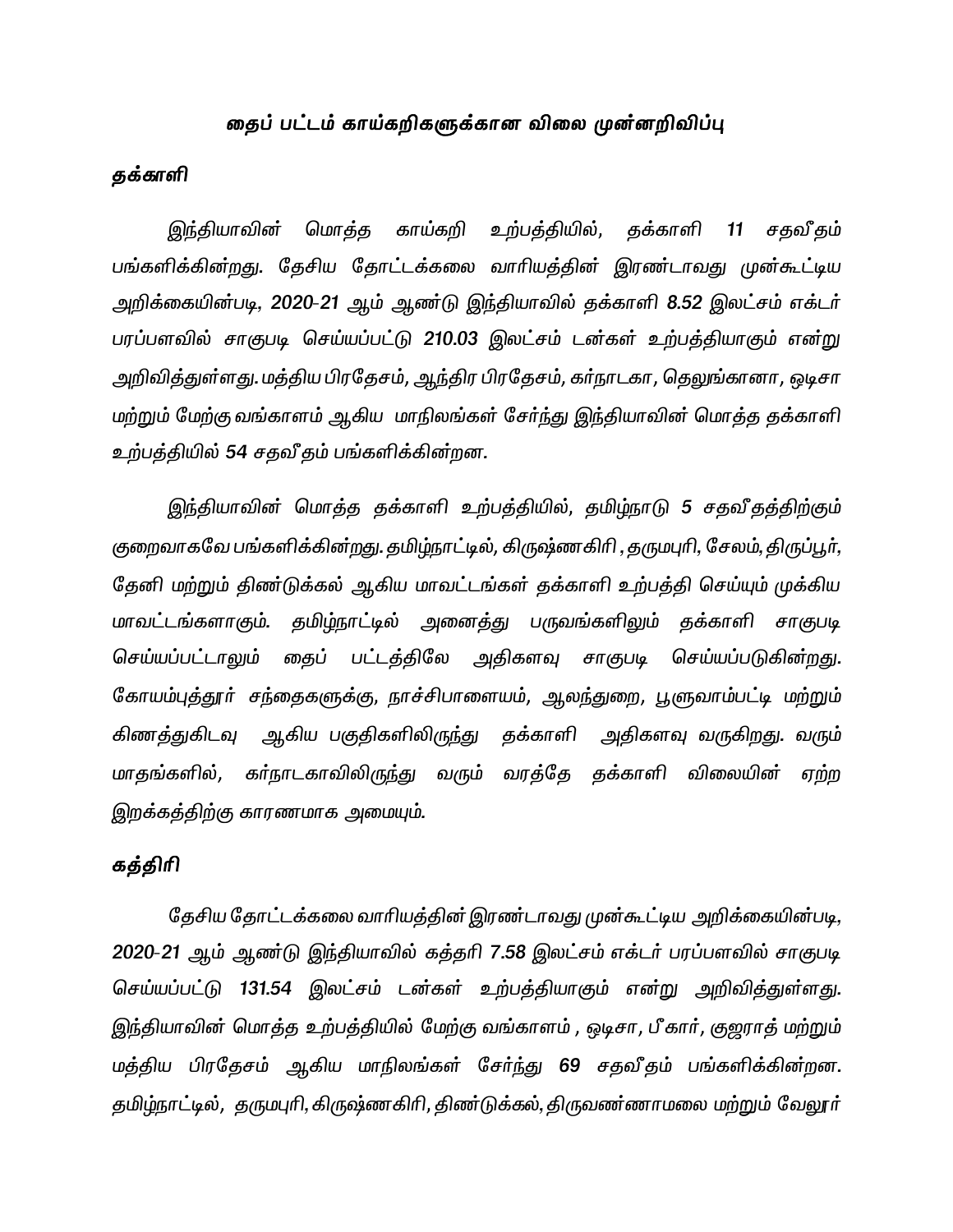ஆகிய மாவட்டங்கள் கத்திரி பயிரிடடுவதில் பெரும்பங்கு வகிக்கின்றன. வர்த்த மூலங்களின்படி, கோயம்புத்தூர், மதுரை, திருச்சி மற்றும் ஒட்டன்சத்திரம் ஆகிய சந்தைகளுக்கு கர்நாடகா மாநிலம் மைதூரிலிருந்தும் வரத்து உள்ளது.

### வெண்டை

தேசிய தோட்டக்கலை வாரியத்தின் இரண்டாவது முன்கூட்டிய அறிக்கையின்படி, 2020-21 ஆம் ஆண்டு இந்தியாவில் வெண்டை, 5.11 இலட்சம் எக்டர் நிலப்பரப்பில் பயிரிடப்பட்டு 62.19 இலட்சம் டன்கள் உற்பத்தி செய்யப்பட்டுள்ளது. இந்தியாவில், மேற்கு வங்காளம், குஜராத், பீகார் , ஒடிசா மற்றும் மத்திய பிரதேசம் ஆகிய மாநிலங்கள் சேர்ந்து 59 சதவீதம் வெண்டை உற்பத்தியில் பங்களிக்கின்றன. தமிழ்நாட்டில், சேலம், தேனி, தருமபுரி, திருவள்ளுர், கோயம்புத்தூர் மற்றும் மதுரை ஆகிய மாவட்டங்கள் வெண்டை உற்பத்தியில் முன்னிலை வகிக்கின்றன. குறிப்பாக கோயம்புத்தூர் சந்தைகளுக்கு, ஒட்டன்சத்திரம், பொள்ளாச்சி மற்றும் திருவைகுண்டம் ஆகிய பகுதிகளிலிருந்து வெண்டை அதிகளவு வருகிறது.

இச்சூழலில், விவசாயிகள் விதைப்பு முடிவுகளை எடுக்க ஏதுவாக, தமிழ்நாடு வேளாண்மைப் பல்கலைக்கழகத்தில், தமிழ்நாடு பாசன விவசாய மேம்பாட்டு திட்டத்தின் கீழ் இயங்கி வரும், வேளாண் மற்றும் ஊரக மேம்பாட்டு ஆய்வு மையத்தின் விலை முன்னறிவிப்புத் திட்டம், ஒட்டன்சத்திரம் சந்தையில் கடந்த 14 ஆண்டுகளாக நிலவிய தக்காளி, கத்தரி மற்றும் வெண்டை விலை மற்றும் சந்தை ஆய்வுகள் மேற்கொண்டது. ஆய்வு முடிவுகளின் அடிப்படையில் தரமான தக்காளியின் பண்ணை விலை ரூ. 25 முதல் ரூ. 27, வரையும், நல்ல தரமான கத்தரியின் பண்ணை விலை கிலோவுக்கு ரூ. 30, முதல் ரூ. 35, ஆகவும் மற்றும் தரமான வெண்டையின் பண்ணை விலை ரூ. 35 முதல் ரூ. 40, வரை இருக்கும் என்று அறியப்படுகிறது. எனவே, விவசாயிகள் மேற்கூறிய சந்தை ஆலோசனைகளின் அடிப்படையில் விதைப்பு முடிவுகளை எடுக்குமாறு பரிந்துரைக்கப்படுகின்றனர்.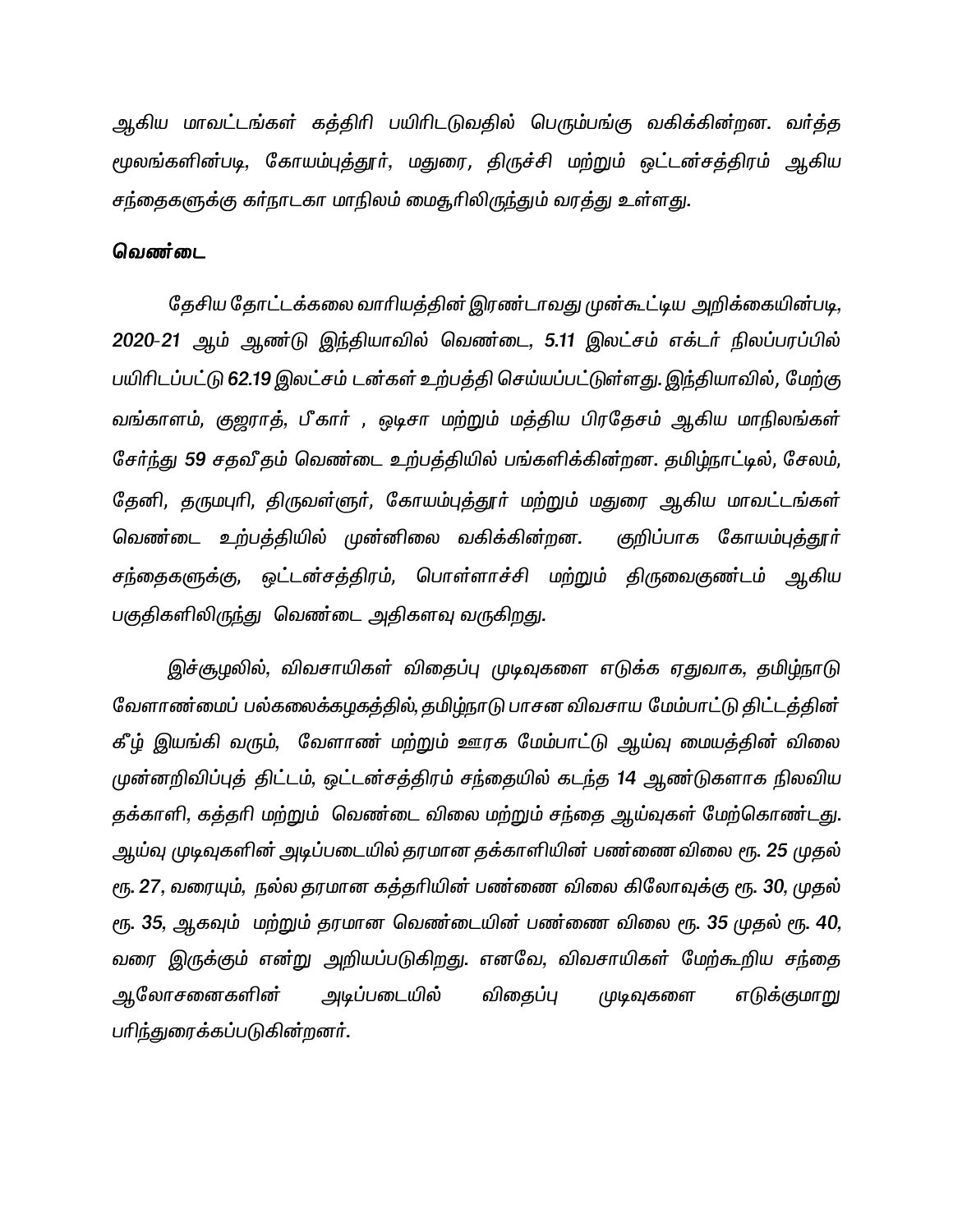### மேலும் விவரங்களுக்கு, தொடர்பு கொள்ளவும்

உள்நாட்டு மற்றும் ஏற்றுமதி சந்தைத் தகவல் மையம் வேளாண் மற்றும் ஊரக மேம்பாட்டு ஆய்வு மையம் தமிழ்நாடு வேளாண்மைப் பல்கலைக்கழகம் கோயம்புத்தூர்-641 003 தொலைபேசி- 0422-2431405

# தொழில்நுட்ப விவரங்களுக்கு, தொடர்பு கொள்ளவும்

பேராசிரியர் மற்றும் தலைவர் காய்கறிப் பயிர்கள் துறை தமிழ்நாடு வேளாண்மைப் பல்கலைக்கழகம் கோயம்புத்தூர் - 641 003. தொலைபேசி எண் - 0422-6611374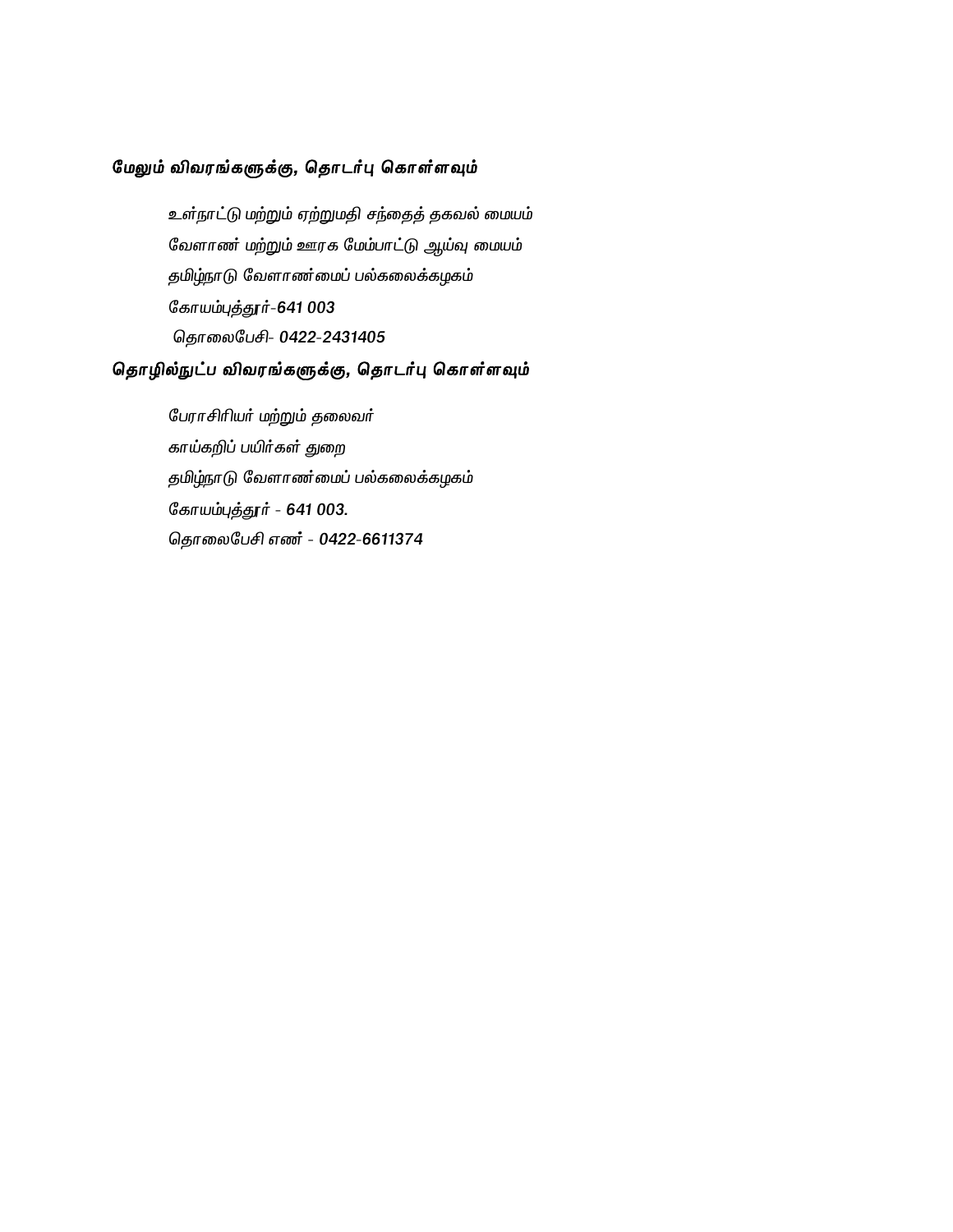## **Price Forecast for Thai Pattam Vegetables**

#### **Tomato**

In India tomato is accounting for about 11 per cent of the total vegetable production. According to the Second Advance Estimates of National Horticulture Board (2020-21), the area under tomato is 8.52 lakh hectares with a production of 210.03 lakh tonnes. The major tomato growing states are Madhya Pradesh, Andhra Pradesh, Karnataka, Telangana, Odisha and West Bengal. The above states together contribute nearly 57 per cent of tomato production in India.

Tamil Nadu contributes less than Five per cent share of the total tomato area and production in the country. In Tamil Nadu, the major tomato producing districts are Krishnagiri, Dharmapuri, Salem, Tiruppur, Theni and Dindigul. It is being grown all over Tamil Nadu in all seasons, but Thai pattam is the most preferable season for its cultivation. For Coimbatore market, most of the tomato arrivals are from Nachipalayam, Aalandurai, Booluvampatti and Kinathukadavu. Arrivals from Karnataka to the local markets will influence the price movements in coming months.

## **Brinjal**

According to the Second Advance Estimates of National Horticultural Board (2020-21) the area and production of brinjal in India are expected to be around 7.58 lakh hectares and 131.54 lakh tonnes respectively. West Bengal, Odisha, Gujarat, Bihar and Madhya Pradesh together contribute nearly 69 per cent of the total production in India. Brinjal is grown in Dharmapuri, Krishnagiri Dindigul, Tiruvannamalai and Vellore districts in Tamil Nadu. As per the trade sources, currently Coimbatore and Oddanchatram markets are experiencing enough arrivals also from Mysore district of Karnataka.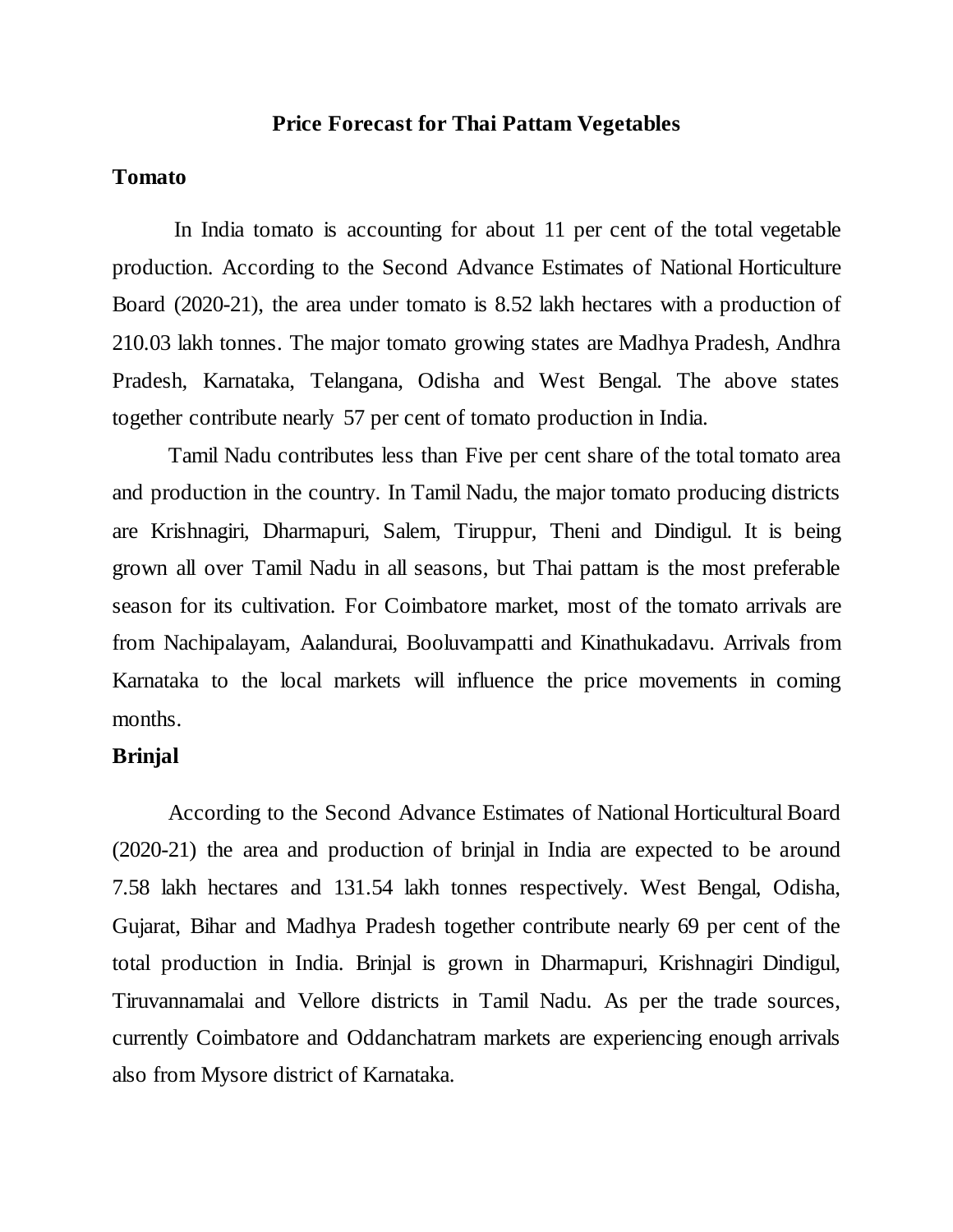## **Bhendi**

According to the Second Advance Estimate of National Horticulture Board (2020-21), the area under bhendi is 5.11 lakh hectares with production of 62.19 lakh tonnes. West Bengal, Gujarat, Bihar, Odisha and Madhya Pradesh are major bhendi producing states of the country. These states together contribute for 59 per cent of total bhendi production. The major bhendi cultivating districts in Tamil Nadu are Salem, Theni, Dharmapuri, Thiruvallur, Coimbatore and Madurai. Major arrivals to Coimbatore market is happening mainly from Oddanchatram, Pollachi and SriVaikundam.

The TN-IAM Project funded Price Forecasting Scheme of the Centre for Agricultural and Rural Development Studies, Tamil Nadu Agricultural University analyzed the past 14 years prices for tomato, brinjal and bhendi that prevailed in Oddanchatram vegetable market. As per the results of the analysis, the farmgate price of good quality tomato during Febuary-March'2022 would be around Rs.25- 27 per kg. Good quality of brinjal price will rule around Rs.30-35 per kg and good quality of bhendi price will rule around Rs.35-40 per kg. Hence, farmers are advised to take up sowing decision accordingly.